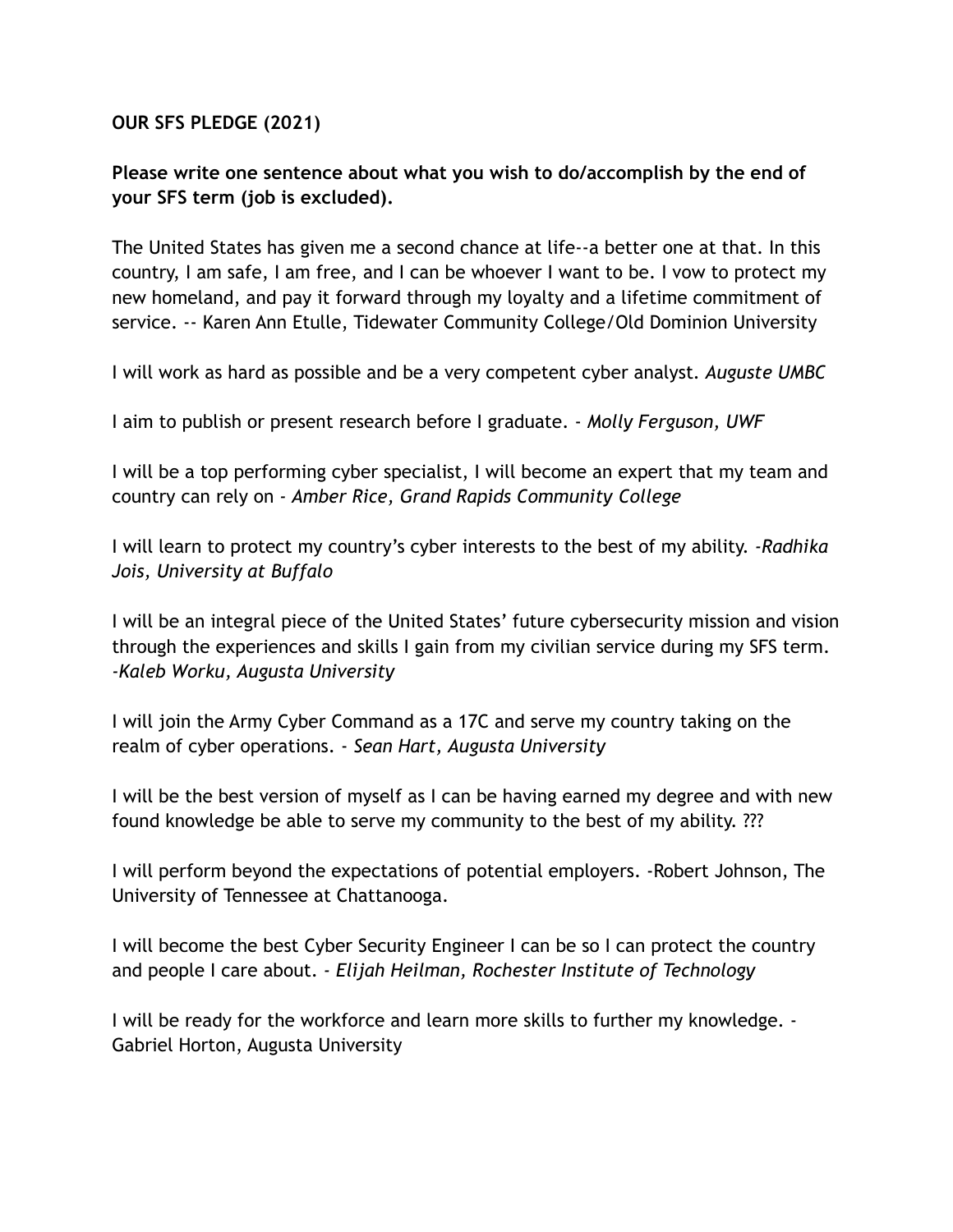I will develop new technologies that will revolutionize cybersecurity. - *Elijah Brick, New Jersey Institute of Technology*

I will apply the knowledge and experiences I have gained during this journey to help further the development/application of security in either federal research/management. - Martin Kadzis, *University of West Florida*

I will apply the skills that I gain and enhance throughout this program to defend the country's Cybersecurity and IT infrastructure after graduation. *Sarah Noori, University of Texas at San Antonio.*

I will work as hard as I can, and will not give up. Zhicheng Lin, Arizona State University.

I will seek the knowledge and skills to help keep America safe. Rogelio Cruz, *University of South Alabama*

When it comes to my SFS journey, I sworn a personal oath to uphold not only the standards of learning cybersecurity but to empower the next generation of cybersecurity professionals, that being said, I wish to have achieved my degree as well as obtained a job aligned with one of the illustrious federal agencies at the end of my SFS term. - James Yapnayon, Norfolk State University

I pledge to give my best effort, skill, and ability to my governmental positions that I will receive during my academic journey and afterwards. *David Bowman, University of Cincinnati*

I pledge to continue to build upon my foundational knowledge of cybersecurity and present a publication by the end of the semester. *James Massengille, Tennessee Technological University*

I will continue to give my best in whatever job I receive, increase and widen my knowledge, skills, and experience in several areas like cybersecurity, intelligence, and analysis, make long-lasting connections, and get a job that I enjoy and can be proud of, while also taking care of myself and working on my strengths and weakness. - *Logan VanPutte, Augusta University*

I want to get accepted into graduate school :D *Jake Imanaka, University of Hawaii Manoa*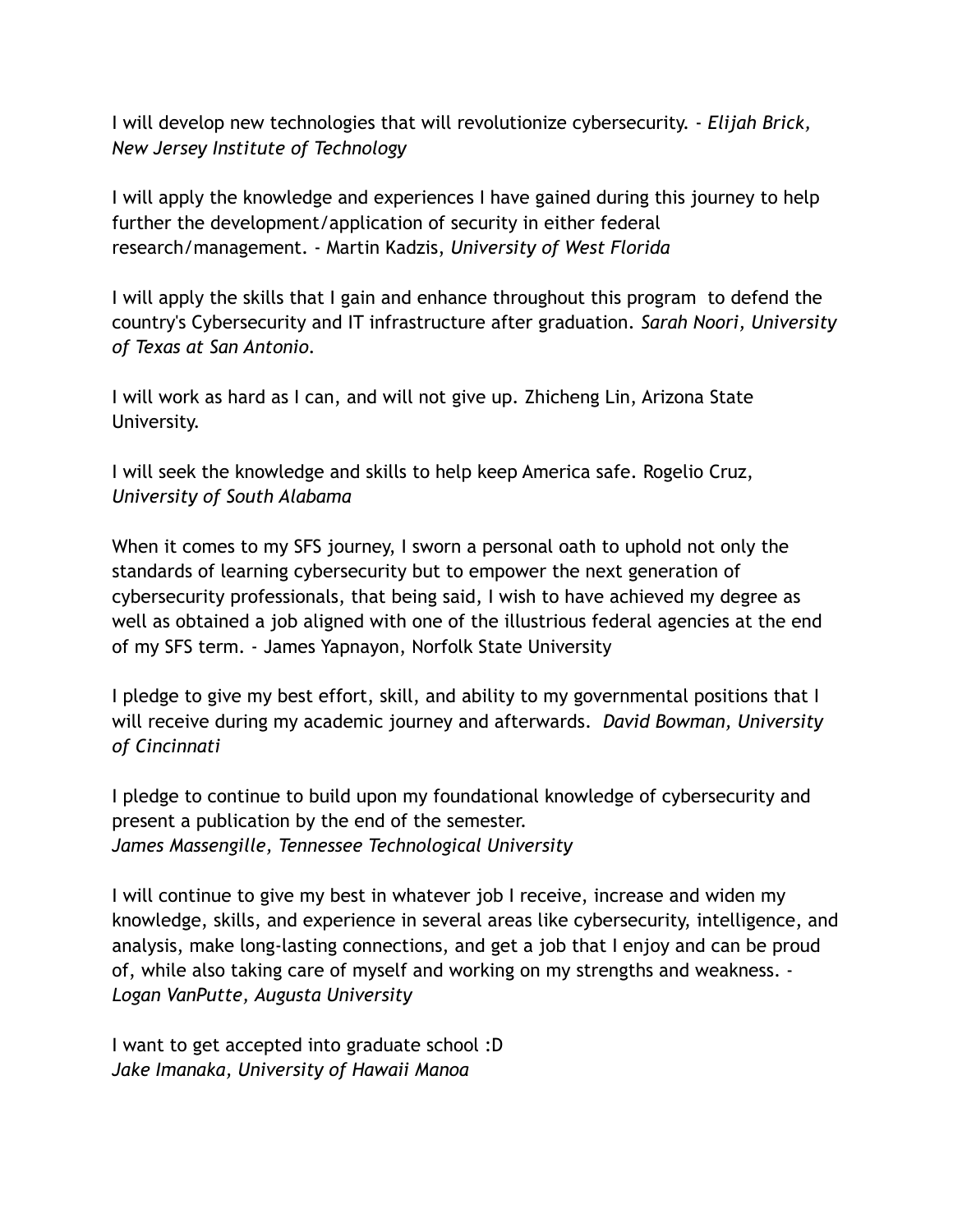I pledge to put my all into developing my skills, and helping my nation in protecting against cyber threats. - *Alex Kyer, Virginia Tech*

I will seek out the areas of Cybersecurity to which I can best contribute and hone my skills in them such that I might become a valuable asset to my nation's security. - *Daniel Simpson, Tennessee Technological University*

I hope to have accumulated sufficient knowledge and skills in order to receive job offers and be successful in certificate exams. -Alan Cabrera, University of Texas at San Antonio

During my tenure in the SFS program, I hope to further learn and develop myself with the knowledge I acquire while also giving back to others. - *Loyn Howie, University of North Carolina at Charlotte*

I will continue to further my education in and out of school, while doing my part to serve my country through federal employment.

- *Thad Sander, Michigan Technological University*

I will have gained the skills and knowledge necessary to serve the public in a significant capacity. - *Pepper Wingerd-Felan, North Carolina State University*

I hope to become very knowledgeable and gain skills in the field of CyberSecurity, so I can use that to help others and make a difference upon graduation and employment with a federal government agency.

- *Calista Bell, University of North Carolina at Charlotte*

I will continue to explore and expand my knowledge of the variety of topics within CyberSecurity, so that I am prepared for a variety of roles in the workforce.

*- Nathan Wiechec, University of Alabama*

I will fulfill my own mission of defending the United States and educate others on the importance of cybersecurity.

*- Carly Etlinger, Rochester Institute of Technology*

I hope to have newfound cybersecurity knowledge and the opportunity to work at an agency that does meaningful work for the United States of America.

*- Sam Gribble, University of North Carolina at Charlotte*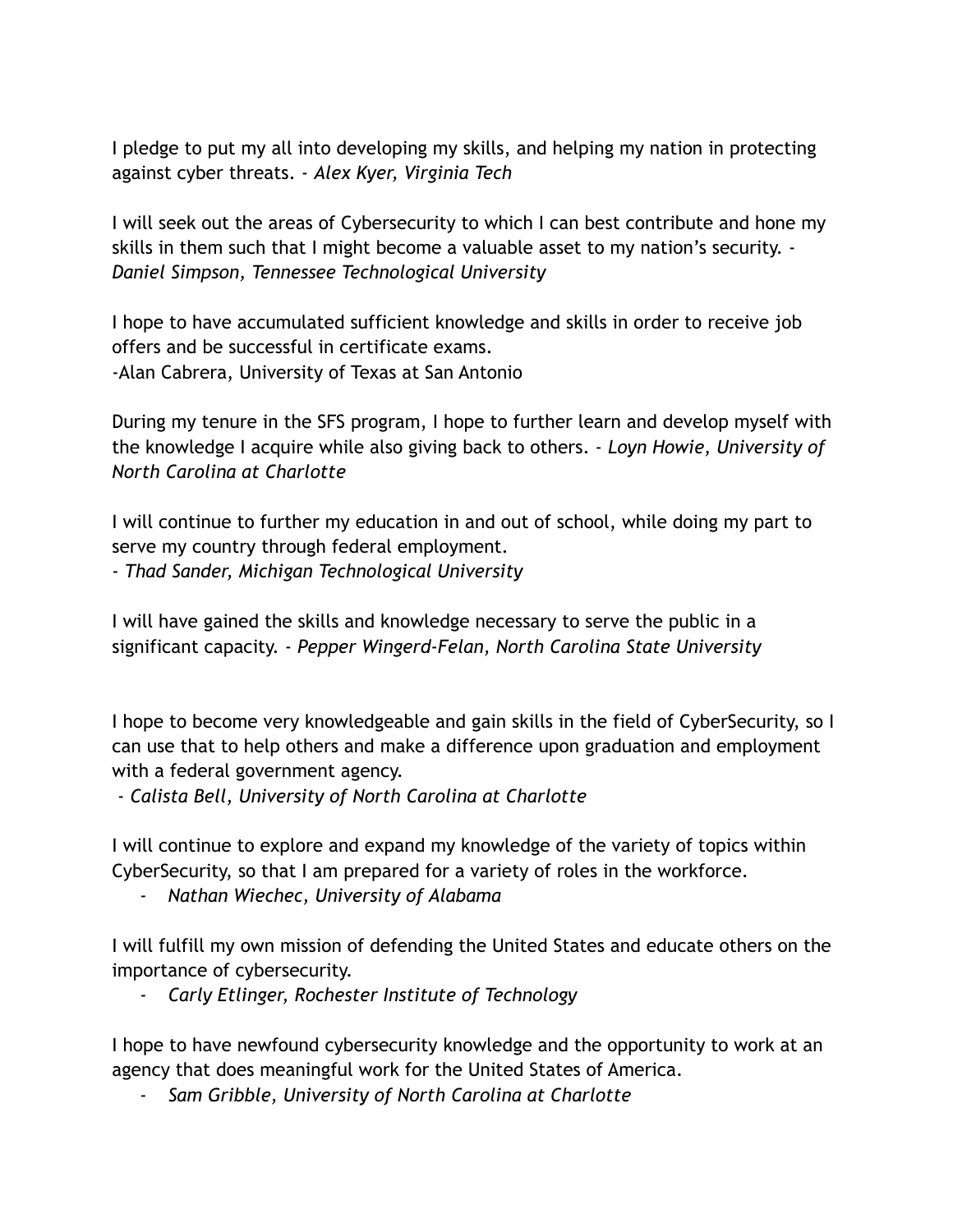By the end of my SFS term, I hope to gain several new cybersecurity-related skills, make many new connections, and also strengthen my soft skills.

*- Chase Blackwelder, University of North Carolina at Charlotte*

By the end of my SFS term, I hope to have a greater understanding of the Cybersecurity field and it's interworking. I also hope to further my knowledge and network in the field to continue my pursuit deeper into the field. - Braxton Bolt, Augusta University.

MyMy goal for the end of my SFS term is to have worked as hard as possible on everything I did and be as successful as I possibly can in my field.

*- Steven Triplett, University of Houston*

I pledge to fulfill my SFS requirements while developing my skill within cybersecurity - *Noah Hamilton, University of Cincinnati*

I want to protect my nation's cyber infrastructure and learn as much as I can while doing so. - *Zachary Chapman, University of Arkansas*

My goal is to build additional connections between varying governmental agencies and to assist teaching the next generation of SFS cohorts - *SD UWF*

I aim to acquire several cybersecurity certifications and gain practical knowledge from competitions and other events that can be applied to protecting national security - *Charles Bare UWF*

I aim to learn as much as I can about cybersecurity in the time I am given. - Josh Thornburgh, University of Arkansas

I aim to gain practical and theoretical knowledge in cybersecurity, and to use this knowledge in research to make our nation stronger. - Danielle Turner, Purdue University Northwest

I pledge to use my talents and abilities to serve the nation and my fellow citizens at all times. I further pledge to use the knowledge I have acquired to make security a beneficial process rather than an impediment whenever possible. -Matt Buffo, Rochester Institute of Technology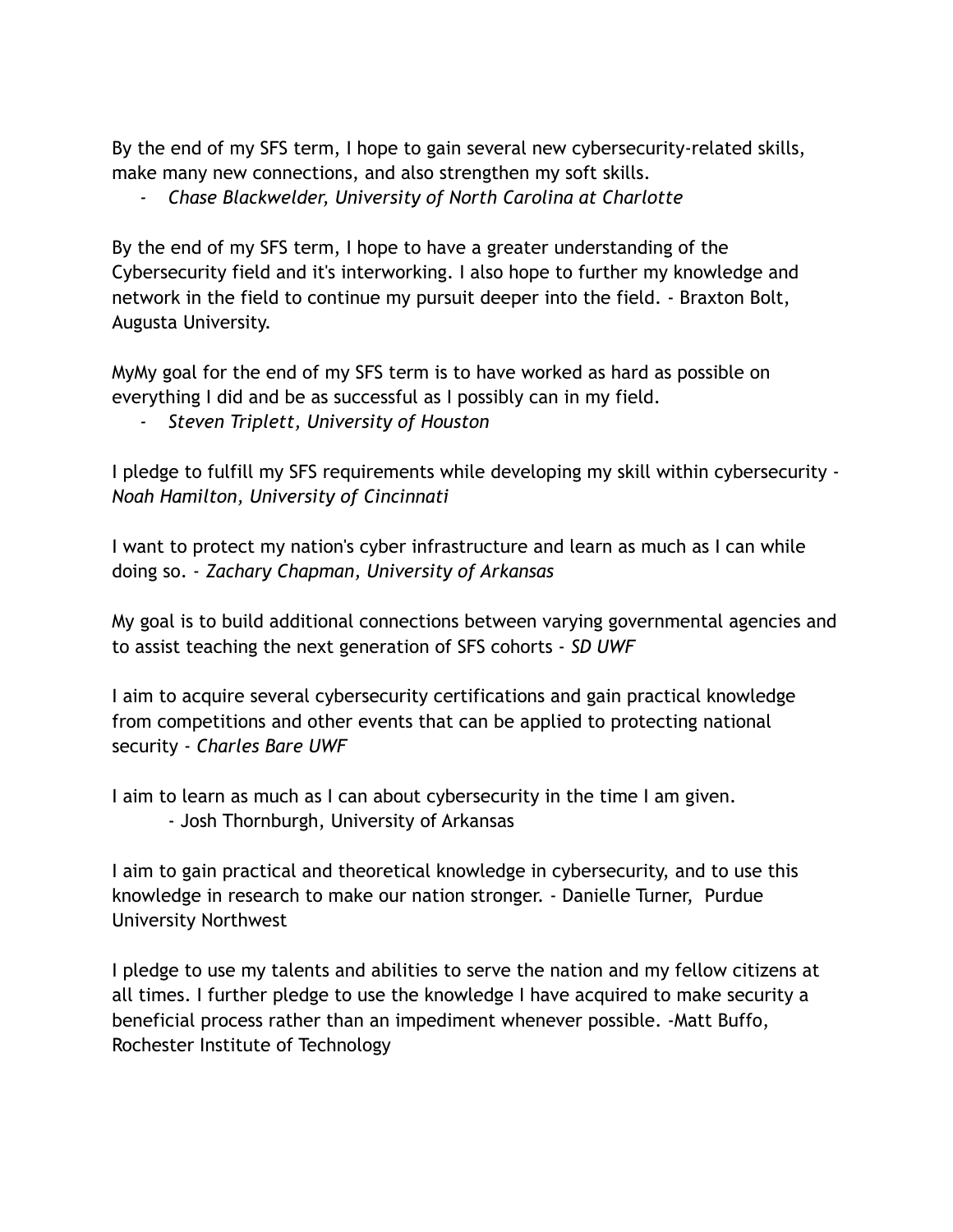I pledge to fulfil my SFS obligations and plan on thoroughly researching state of the art tools and technologies for IDS/IPS systems, network forensics, and network attacks to prepare for a role as a cyber defense infrastructure support specialist with the goal of protecting our nation's power grid. - Brian Hambleton, North Carolina State **University** 

I will continue my education outside of college through certifications and apply that knowledge to help serve my country.

*- Ethan Brinks, Michigan Technological University*

I pledge to continue expanding my cyber security knowledge and use what I have learned to further the advancement of our nation's cyber security mission.

- *Grace Lombardi, Rochester Institute of Technology*

I pledge to use the education and skills that I have gained while in the SFS program to strengthen our country's cyber abilities and presence.

-*Calen Kimmell, Tennessee Tech University*

I will develop a rewarding career with the US government that enables me to protect the country on the frontlines of cyber defense.

- David Rupell, Rowan University

I pledge to continue my education and certifications for the betterment of this country and serve to the best of my ability.

*-Destiny Michaels, Michigan Technological University*

I promise to utilize this time to become the best cyber security professional possible, and I will pay it forward by learning how to be a future mentor.

-*Wendy Dushann, The University of North Carolina at Charlotte*

By the end of my SFS term, I hope to be able to competently defend our nation's cyberspace and to have acquired the skills to thrive in my future work environment. *-Jessica Elkins, The University of Alabama in Huntsville*

I pledge to work diligently to better myself, continue my education, serve others, and our country with the cyber skills I have gained from the SFS program. -*Sarah Lawhorn,* Norwich University

I pledge to work hard and learn all I can to be the best I can be in the cyber security field.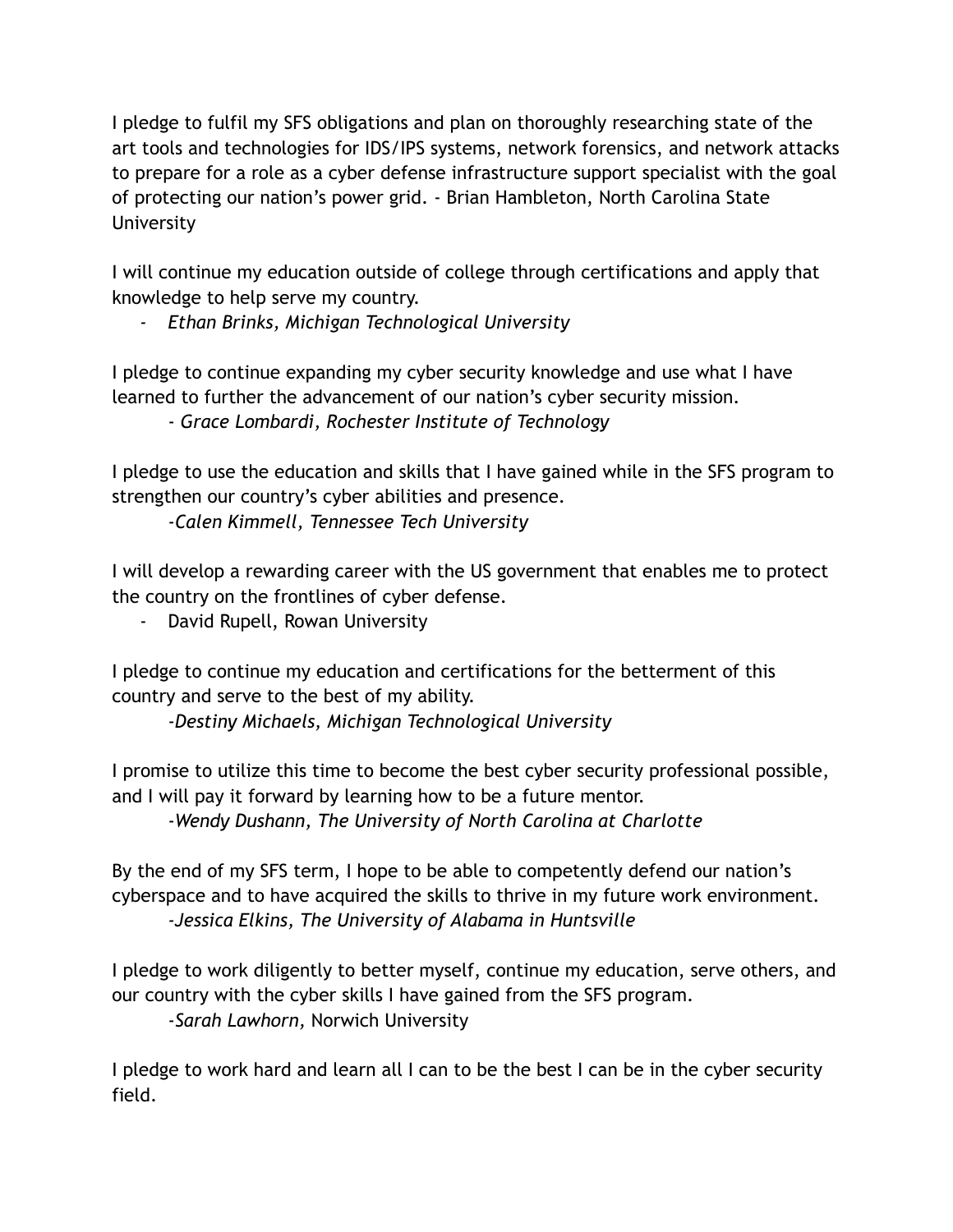*-Noah Rodgers, University of Colorado, Colorado Springs.*

I pledge to have an understanding and will have the necessary skills and certificates that I will need in order to be successful in the cybersecurity field.

-John-Michael Villeneuve, *UCCS*

I aim to conduct research in a subject area of interest to the federal agency with which I eventually receive employment.

-Joshua Inscoe, CMU

I pledge to maintain a standard of excellence in service to my country.

- Hunter Wodzenski, Carnegie Mellon University

I pledge to acquire the necessary skills to serve my country and protect our citizens from cybercrime. - Jaidan Williams, Old Dominion University

I pledge to take this opportunity to work on mysel and focus on developing skills that will benefit my country.

I hope to better myself through this program and use the skills learned to serve my country as a cyber security professional. - Tymothy Brandel, Tennessee Technological **University** 

I pledge to learn the basics of cybersecurity, obtain relevant experience, and apply my knowledge, skills, and abilities to federal service and protect my country from all threats, foreign and domestic. - Jacen Davis, Thomas Nelson Community College/Old Dominion University.

I pledge to work hard in all of my classes and to work on getting certifications useful in the field of cybersecurity. - Jacob Gross, Norwich University

I pledge to continue building skills that will allow me to be successful in life and in cyber.

*-Nolan Bohac, Norwich University*

I pledge to conduct myself at all times in a respectful manner and use my skills to the best of my abilities to protect and serve my country in my federal agency position. *-Nathanael Ling, The Citadel*